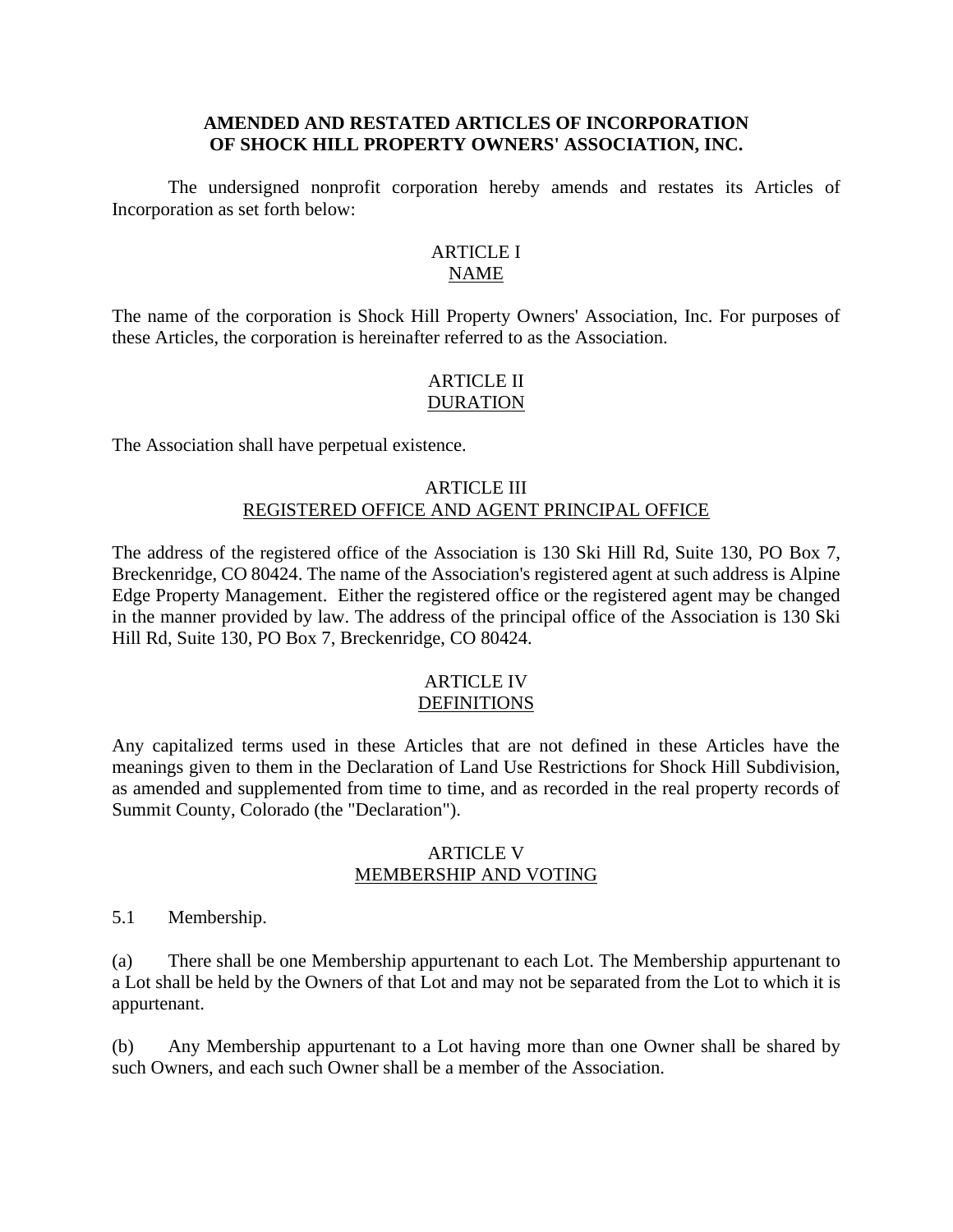# 5.2 Voting.

The Association shall have voting members, as provided in the Declaration and the Bylaws of the Association.

### ARTICLE VI PURPOSES AND POWERS

### 6.l Purposes and Powers.

The Association's purposes and powers are as set forth in the Declaration, including Section 4.1 of the Declaration. Without in any way limiting the generality of the foregoing, the Association may, but is not obligated to:

- (a) adopt and amend the Articles (as provided herein), the Bylaws and the Rules and Regulations;
- (b) adopt and amend budgets for revenues, expenditures and reserves, and collect Assessments;
- (c) hire and fire managing agents and other employees, agents and contractors;
- (d) institute, defend or intervene in litigation or administrative proceedings in its own name on behalf of itself or two or more Owners on matters affecting the Subdivision;
- (e) make contracts and incur liabilities;
- (f) regulate the use, maintenance, repair, replacement and modification of the Common Elements;
- (g) cause additional improvements to be made part of the Common Elements;
- (h) acquire, hold, encumber and convey in its own name any right, title or interest in real or personal property;
- (i) grant easements, leases, licenses and concessions across, through, under or over the Common Elements;
- (j) impose and receive any payments, fees or charges for the use, rental or operation of the Common Elements;
- (k) impose charges for late payments of Assessments, recover reasonable attorneys' fees and disbursements and other costs of collection for Assessments and other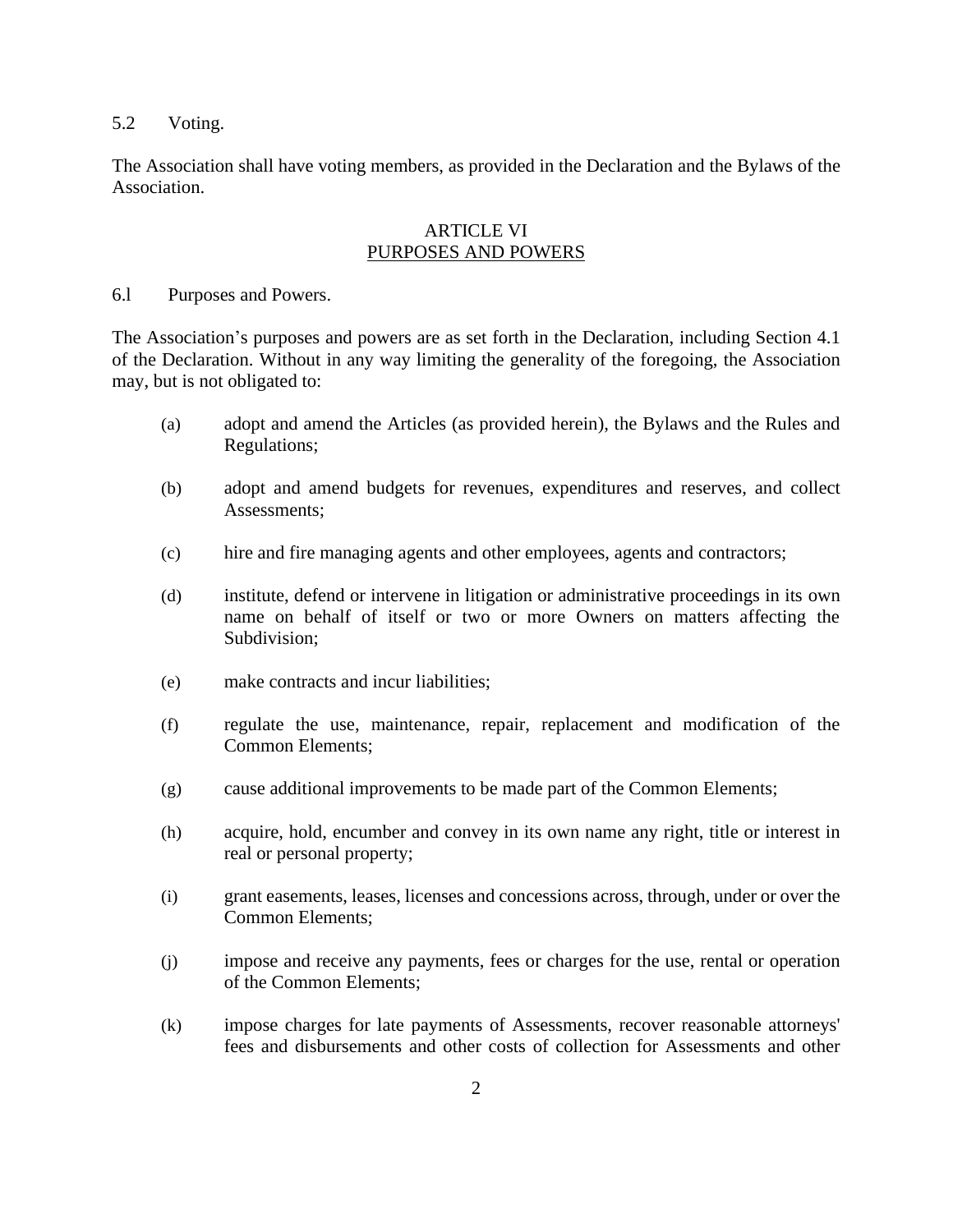actions to enforce the rights of the Association, regardless of whether suit was initiated, and, after notice and an opportunity to be heard, levy reasonable fines and impose reasonable penalties for violations of Association Documents or any of them;

- (l) impose reasonable charges for the preparation and recordation of amendments to the Declaration or statements of unpaid Assessments;
- (m) provide for the indemnification of the Association's officers and directors and maintain directors' and officers' liability insurance;
- (n) provide or procure any services necessary for the safety or security of the Property, Owners, guests or visitors;
- (o) approve, install, maintain, repair and replace signage (except as otherwise provided in the Declaration);
- (p) provide or procure landscaping services within the Subdivision;
- (q) plan, arrange and hold recreational activities for the benefit of Owners, residents and their guests;
- (r) become a member of another properly owners' association or other similar associations;
- (s) exercise any other powers expressly or implicitly conferred on it by the Association Documents or any of them;
- (t) exercise all other powers that may be exercised in Colorado by nonprofit corporations; and
- (u) exercise any other powers necessary and reasonable for the governance and operation of the Association.

6.2 Restrictions on Purposes and Powers.

The purposes and powers of the Association described above arc subject to the following limitations:

- (a) The Association shall be organized and operated exclusively for nonprofit purposes.
- (b) No part of the net earnings of the Association shall inure to the benefit of any Owner, except as expressly permitted below with respect to the dissolution of the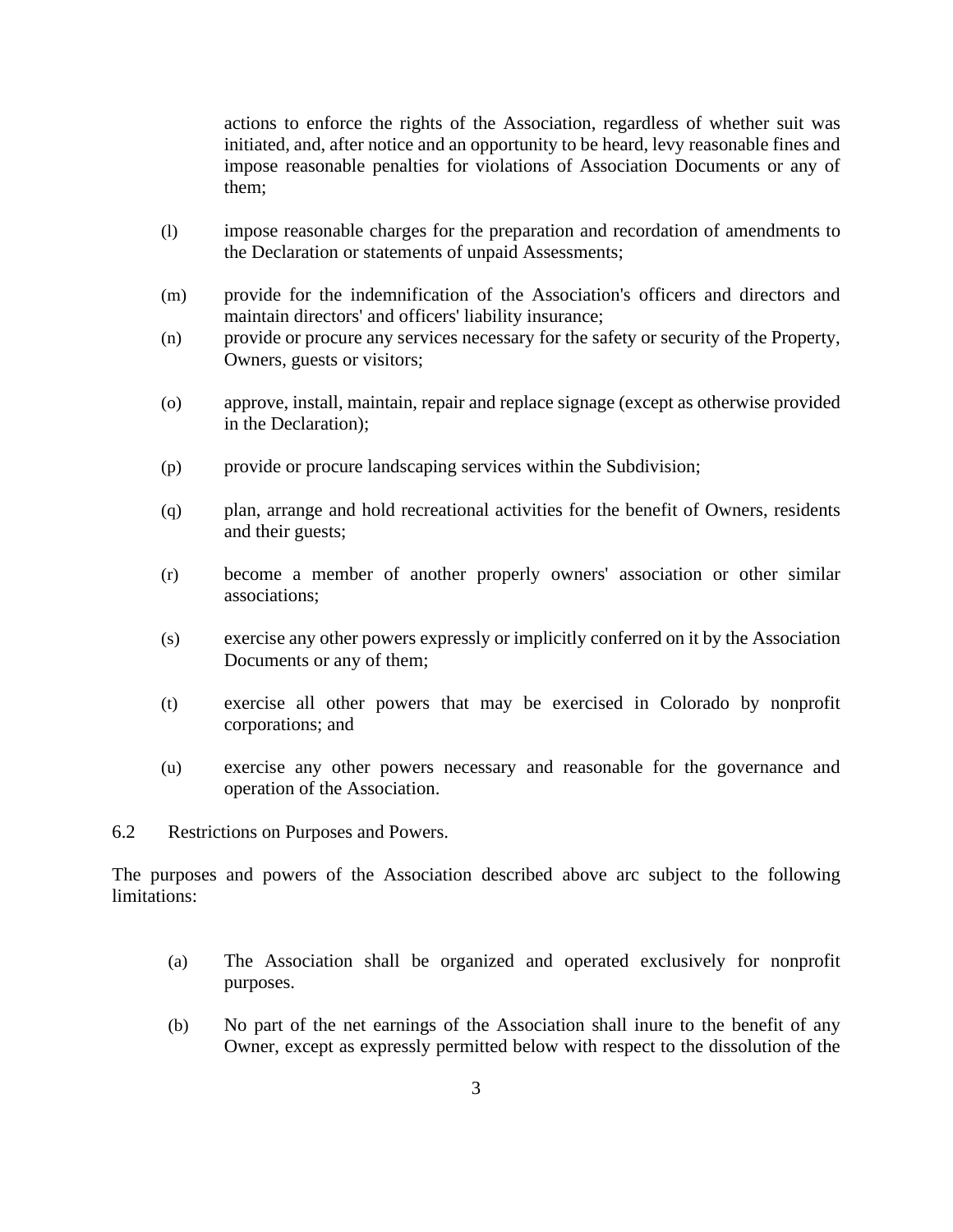Association.

(c) The Association shall not pay any dividends. No distribution of the Association's assets shall be made until all of the Association's debts are paid, and then only upon the final dissolution of the Association as approved pursuant to the Declaration.

# ARTICLE VII BOARD OF DIRECTORS

- 7.1 Board of Directors.
	- (a) The business and affairs of the Association shall be controlled, conducted and managed by the Board of Directors, except as otherwise provided by law or any Association Document.
	- (b) Except as provided by law or any Association Document, the Board of Directors may act on behalf of the Association in all instances. The Board of Directors may not however, act on behalf of the Association to:
		- (i) amend the Declaration;
		- (ii) amend the Bylaws;
		- (iii) terminate the planned community created pursuant to the Declaration;
		- (iv) elect temporary Directors to the Board of Directors, other than to fill a vacancy of a resigning or removed Director until the next annual meeting; or
		- (v) determine the qualifications, powers and duties, or terms of office, of Directors.
	- (c) The Board of Directors shall consist of not less than three Directors, the exact number of Directors to be as set forth in the Bylaws. In the absence of a provision in the Bylaws fixing the number of Directors, the number will be three.
	- (d) The Board of Directors shall serve staggered three-year terms, with each Director's term expiring at an annual meeting. Upon the expiration of a Director's term, the Owners will elect said Director's replacement.
	- (e) The Board of Directors shall have the authority to fill a temporary vacancy of a resigning or removed Director. Any replacement Director appointed by the Board of Directors shall serve until the next annual meeting at which the Owners will vote for any eligible candidate to fill the vacated seat, which replacement will serve for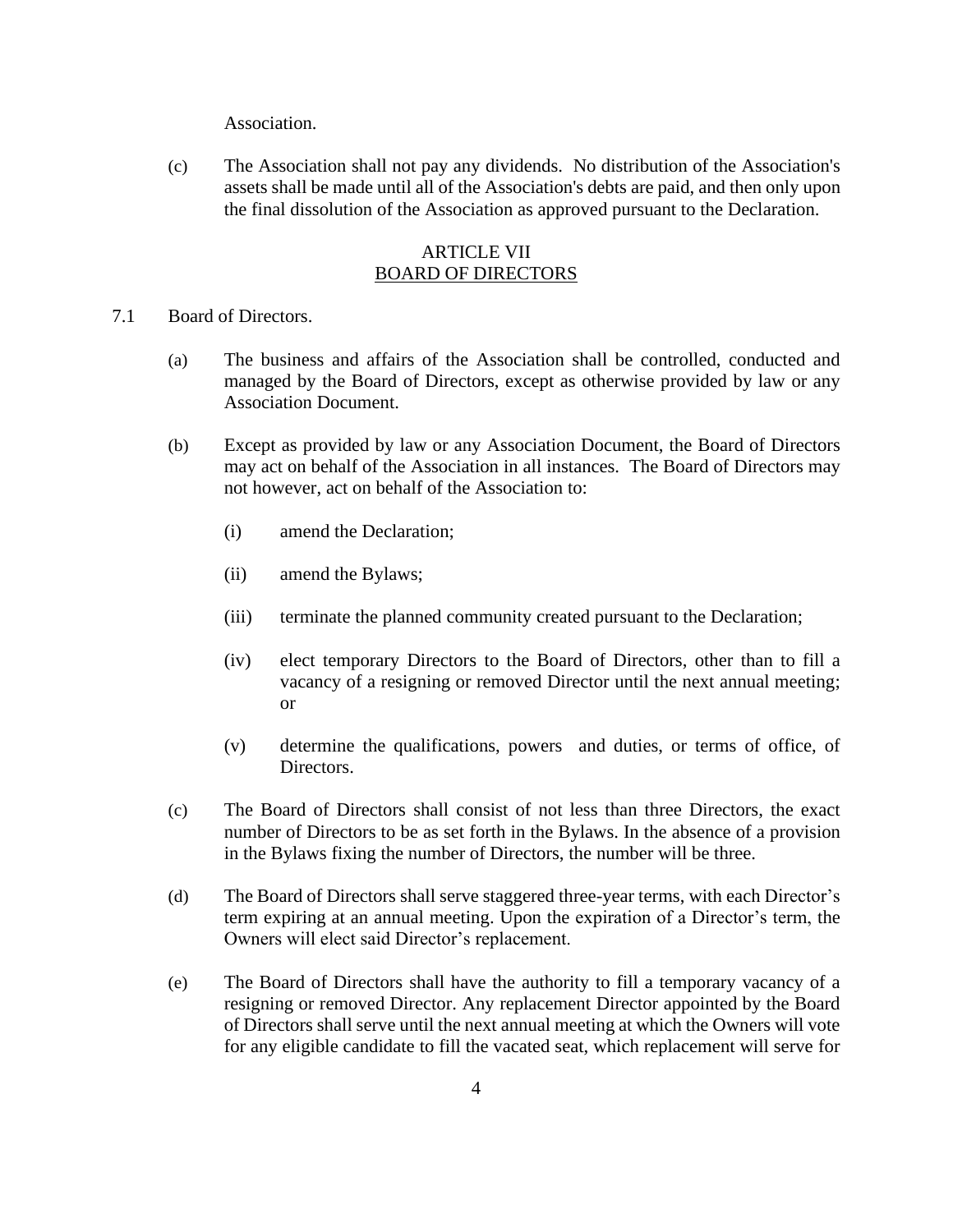remainder of the resigning or removed Director's three-year term.

# ARTICLE VIII LIABILITY AND INDEMNIFICATION

8.1 Limits on Directors' Liability.

To the fullest extent permitted by law, a Director shall not be liable to the Association or the Owners for monetary damages for breach of fiduciary duty. Any repeal or modification of this Section 8.1 shall be prospective only and shall not adversely affect any right or protection of a Director existing at the time of such repeal or modification.

8.2 Indemnification.

To the fullest extent permitted by law, the Association shall indemnify each Director and each officer, employee, fiduciary and agent of the Association.

### ARTICLE IX BYLAWS

With Owner approval, as required in the Declaration, the Board of Directors shall have the power to alter, amend or repeal the Bylaws from time to time in force and adopt new Bylaws. The Bylaws of the Association may contain any provisions for the regulation or management of the affairs of the Association that are not inconsistent with law, the Declaration or these Articles.

### ARTICLE X DISSOLUTION

Upon payment of all of the Association's debts and final dissolution, any remaining assets of the Association shall be distributed among the Owners in proportion to the respective allocation of Common Expenses appurtenant to each Lot.

#### ARTICLE XI AMENDMENT

The Association reserves the right to amend, alter, change or repeal any provision contained in these Articles by the vote of the holders of more than 67 percent of the votes of all Memberships at any regular or special meeting called for that purpose at which a quorum shall be represented.

### ARTICLE XII INCORPORATOR

The name and address of the incorporator is: